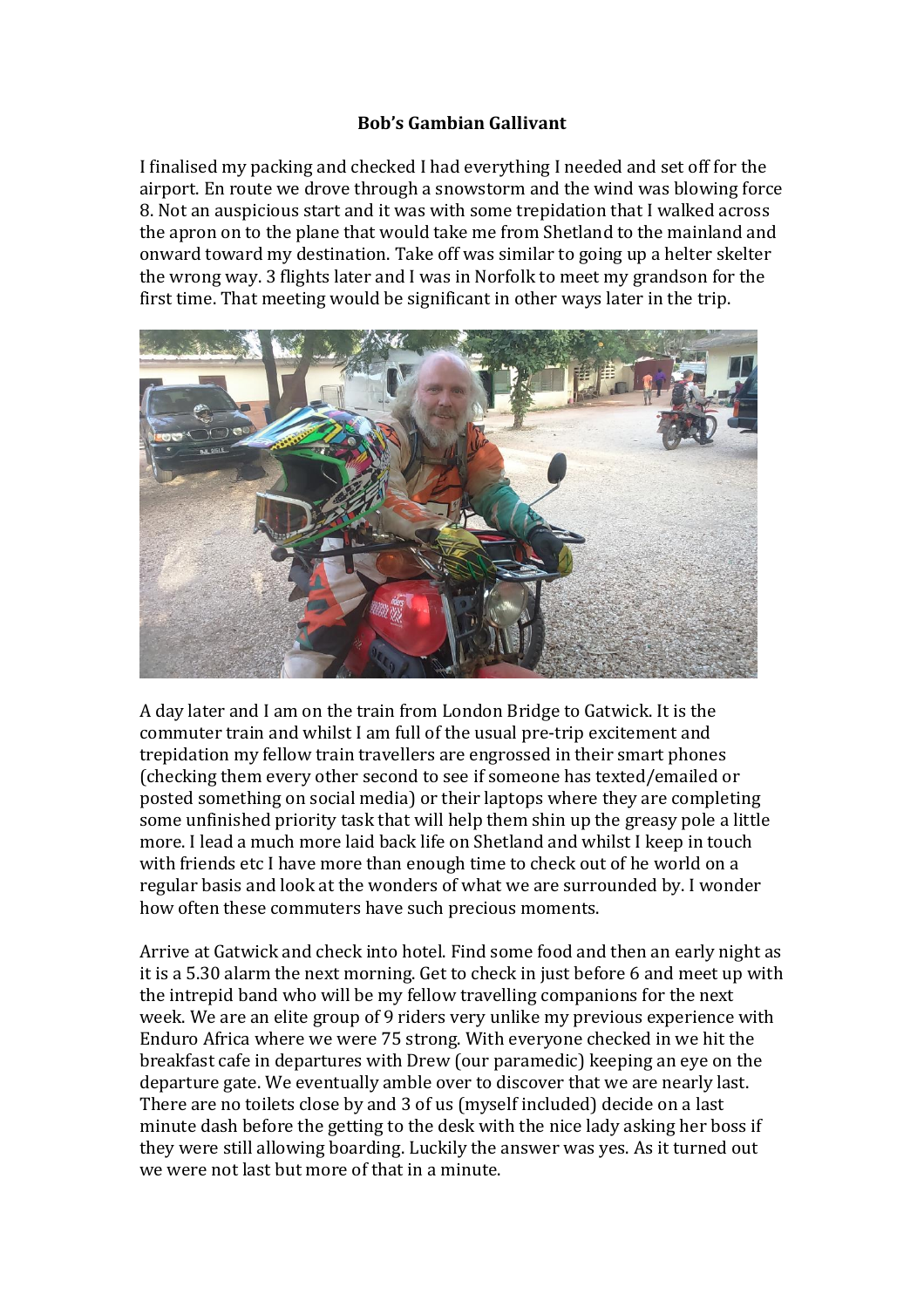Usual bus transfer to the plane, which was by then nearly full. Happily there was more than sufficient storage space to stash our hand luggage. Due to weight restrictions it is usual to wear your motocross boots onto the plane thus saving a few kilos of weight allowance. I carried mine but had left enough space in my rucksack to stash my trainers if someone in officialdom was going to insist that I could not carry my boots onto the plane. By that stage I had managed to board 4 flights carrying my boots and no one had batted an eyelid. Just shows what a brass neck can do sometimes!

The flight was uneventful in that the plane was relatively new and confortable. It was quite thrilling to be flying at 36 000ft and following the coast of Africa. I was particularly taken with the dunes of Morocco as we flew past Agadir. These held a special resonance for me as I have booked to go there in 2016 on another motorcycle tour although this one is a holiday rather than a fundraising trip. I sat next to Gambians on the trip. One was quiet and reserved and had been a finance director at the Ministry of Health and knew of Riders and had worked with them. The other was exuberant and was telling everyone around him that he had not been home for 9 years and no one knew he was returning prodigal like. He had pushed the boarding time even more than us. He explained that he had fallen asleep on the Gatwick Express and ended up back in London. He managed to get back to Gatwick and check in after the designated time. Just to put the icing on the cake he then managed to get lost in departures. Our last minute splash and dash was insignificant in the circumstances.

Whilst we were able to see the coast of Africa and the Moroccan dunes clearly from 36 000ft the same could not be said for Banjul our first point of contact with the Gambia. I should make the Point that the word "The" is very important when referring to the country. We descended through a thick bank of fog and then emerged into a sun kissed vista. The pilot brake tested everyone once we had landed with a somewhat sharp burst of deceleration once we were on terra forma again. Looking out the window I had a wry smile as the usual African embrace of health and safety was on full display. The apron was thronging with ground staff. None of them had ear protection although I did glimpse the odd flash of high vis. A young female policewoman escorted us on the bus to the terminal. I know that they say you are getting older when police officers appear young. I don't think I am that old just yet but the general consensus was that this young lady was probably a school leaver as she could not have been more than 16. Obligatory Ebola screening in the terminal. As usual I picked the slowest moving queue for immigration which was successfully cleared even by one of our intrepid band who had forgotten that he had a £20 note in his passport. Yes Andrew it was you!

Having collected our luggage we the had to navigate the usual hustlers offering the best exchange rate for currency and the beggars that littered the route to our transfer bus. Once on the bus we were treated to the ubiquitous tourist commentary. This one was actually quite interesting and informative. So what can I tell you about The Gambia?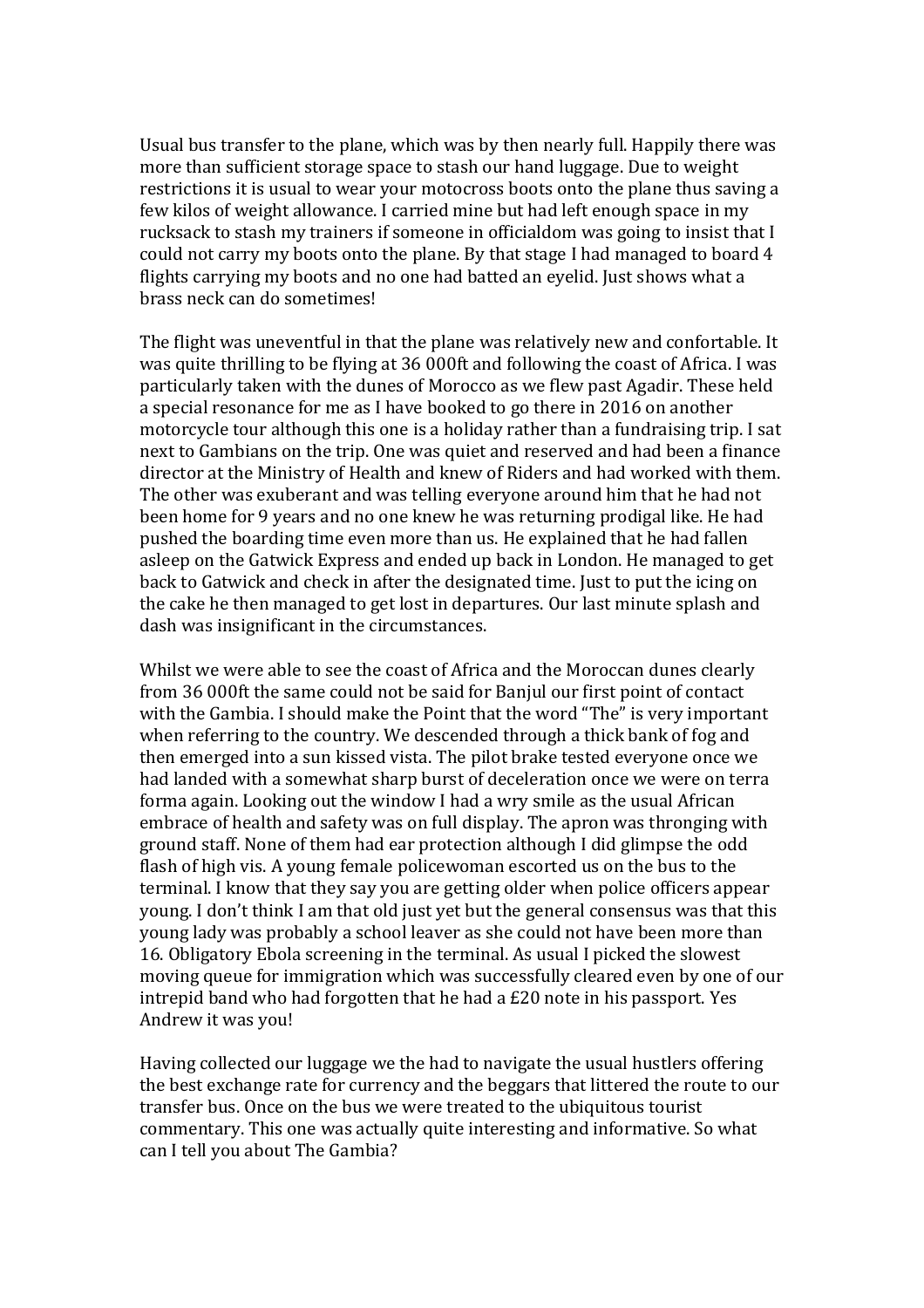The Gambia is about 500km long and 25km wide at its narrowest and 50km wide at its widest. Seventy per cent of the population are farmers who grow all their crops using rainfall as there are no irrigation systems in the country. The rainy season is concentrated into the period July to September. There are no exports to speak of and the main currency earner is tourism. 2015 saw a bumper crop of millet and watermelons. We arrived on 1st December and all of the watermelon crop which was just being harvested would have been eaten by the end of December. Having sampled it on many occasions whilst we were there I can tell you it was delicious.

The rest of the day was spent settling into the hotel where we would stay for 2 nights before heading up country. The first evening was pleasant with good food, a very relaxed atmosphere and a good briefing and greeting from Gary and Jennie from Riders. I will say this again at the end but I cannot thank enough Gary, Jennie, Drew, Ali and all the Riders team who looked after us royally and made the trip what it was.

## **Day 2**

I was up bright and early and raring to go. We were picked up by car and taken to Riders HQ at Kaffeking. The purpose was two fold being to pick up our bikes and to meet some of the Riders team and see what they did.

We were introduced to Auntie T or Therese Drammeh. She is the former Permanent Secretary at the Ministry of Health and was instrumental in getting Riders initially involved. When she retired she was persuaded to work for Riders for 3 months and is still there some 13 years later. The Gambia is the main headquarters for Riders in Africa and it is from these humble buildings that so much good work is organized and arranged. Auntie T gave us a potted history of how Riders has evolved and the many successes it has had. One of the main problems in Africa is that donor agencies are very good at providing initial support and vehicles. However, those vehicles can be inappropriate for the areas to where they are to be deployed and spares can be hard to come by or will be too expensive. Allied to this is a lack of expertise or willingness to stay on top of the maintenance programmes. The Riders approach has been so successful that many of the aid agencies now specify that they will only assist certain programmes if Riders is involved with the upkeep maintenance of the vehicles. This is often contrary to normal practice where a tendering exercise will be undertaken. This is a great testament to the track record that Riders has and gave us all a great sense of joy to be associated with them and their efforts.

Next up were introduced to our motorcycles for the trip. We knew that we would be riding Yamaha AG100's. These are very basic two stroke 100c machines. I was presented with the keys to the second new motorcycle I was to ride in Africa having been fortunate enough to have been given a new bike when I was in South Africa in 2007. The ability to maintain these bikes simply was shown later in the trip when Sal and the boys from Riders were able to change two pistons that were holed on two bikes within about 2 hours.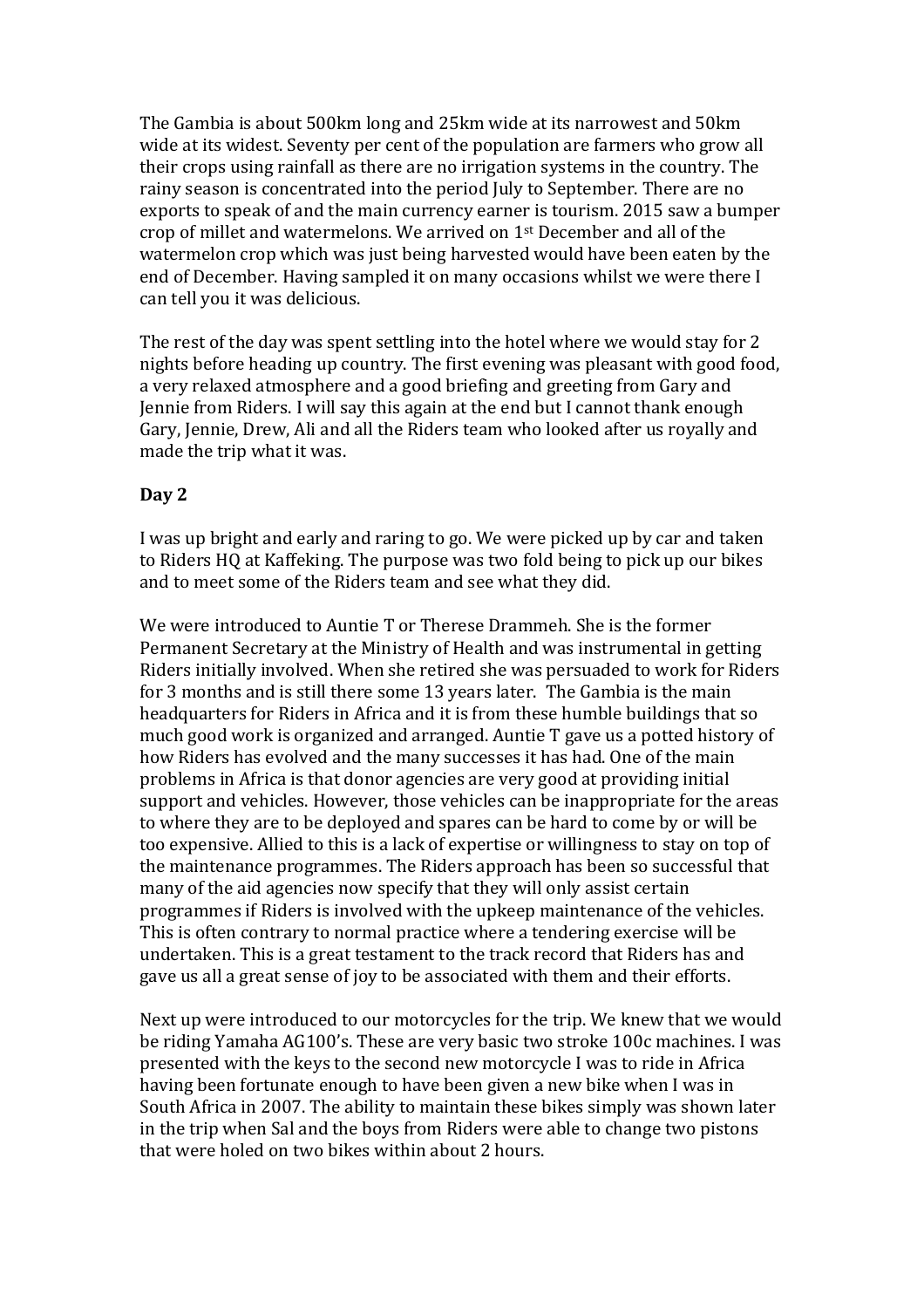I was very impressed with the overall set up at Riders and the array of machinery they maintained. This ranged from motorcycles through 4x'4s, ambulances and buses. I was glad to see that health and safety was suitably absent with one of the female mechanics wearing some very nice fake crocodile pumps. It was good to see that vehicle maintenance was not just a male preserve. Having grown up in the automotive industry (my dad ran a garage) I was very impressed to see the engine of a Ford Ranger stripped right back to the crankcases and in the process of being rebuilt from the bottom up so to speak.



The idea was that we would have short acclimatization ride to get the feel for the bikes and then we would leave Banjul with a police escort for the first foray into The Gambia. A short lunch of chicken wraps was consumed and away we went for our first ride. First impressions of riding the bike were that first gear was to be dispensed with as soon as possible. It could not be avoided completely as the shift pattern had neutral at the bottom of the gear change unlike in the UK where neutral is between first and second. After a short time messing around we returned to Riders HQ to get on with the first ride of the trip. Wherever you go in the world there is always unexpected hospitality. This was one such occasion. We returned to find that Ali, a programme director at Riders who was also to accompany us in the support truck, and his crew had organized a lunch of chicken yassa for us. Our plates were overflowing and we could not finish them but an unexpected pleasure nonetheless.

There was the a further short delay as the police car that was to be our escort had to be refueled and the police driver had to be similarly refreshed. As we were waiting Gary expressed the desire that the police driver did not just bugger off and expect us to keep up. It turned out to be a forlorn hope.

I have done some crazy things in my time but chasing a police car through the streets of Banjul on a 100cc bike that had not yet been run in is certainly up there with them. The police driver had a fairly innovative way of clearing a path for us. He simply drove down the middle of the road scattering traffic every way.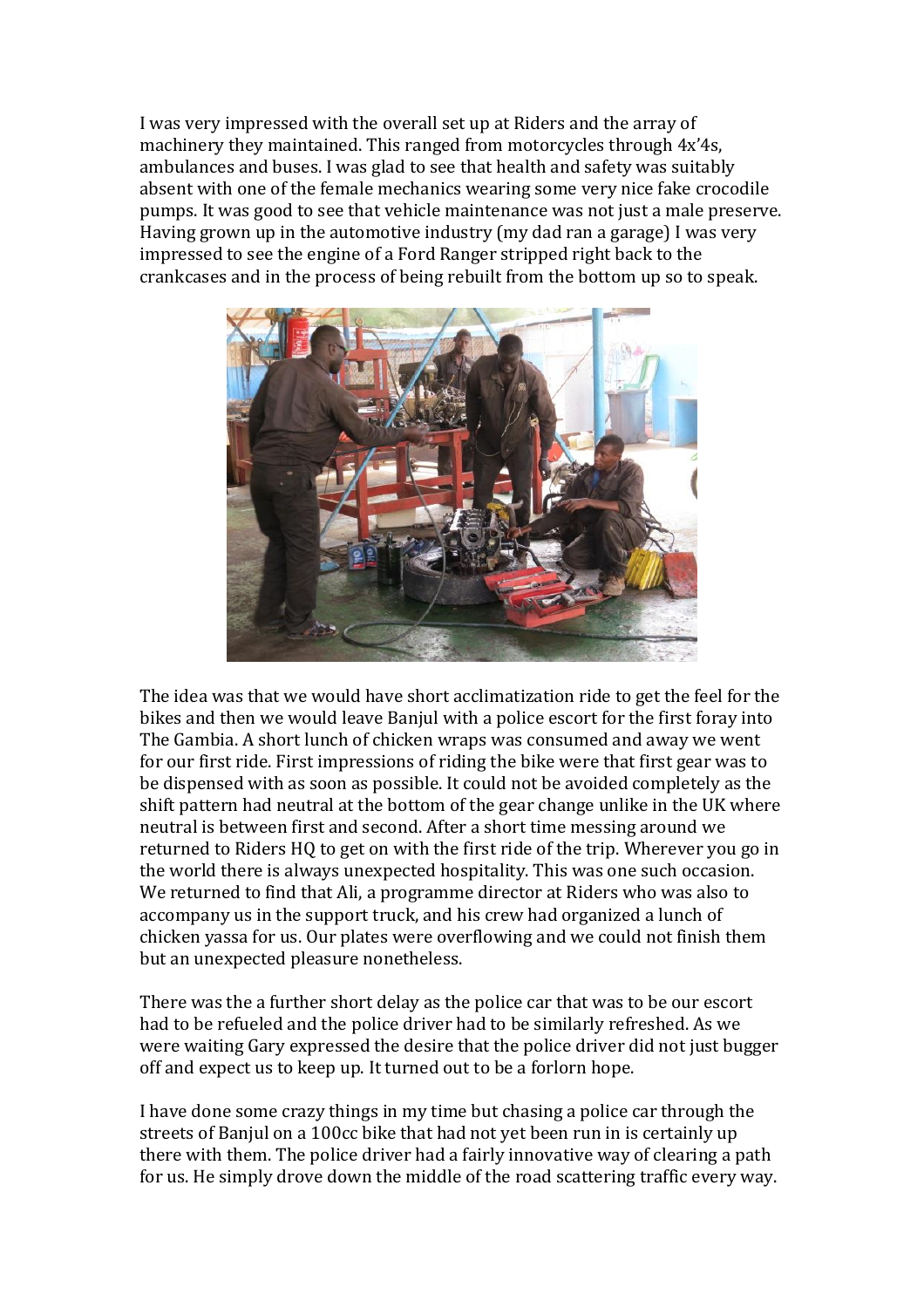If a car was coming towards us and he thought that the driver was not getting out of the way quickly enough he adopted the simple expedient of moving completely into that lane and driving directly at the approaching vehicle. There is some helmet cam footage of this for you to watch. Needless to say the pace was what might be called spirited but not one that we were ever going to maintain given our lack of power. The driver got so excited that he actually forgot that were going to be stopping at the museum at the village of Tanjeh and he went sailing on whilst we went into the museum. He did eventually return.

The museum is a kind of model village and we were shown the major elements of village life. First up was the Bantaba Tree. This is a central part of any village. It is a large tree with overhanging branches that provide shade. It is where the villagers meet and when disputes are settled and justice dispensed. If an issue I brought to the Bantaba Tree it has to be settled before anyone can leave and the settlement has to be by consensus. We also observed all aspects of village culture and superstition. My wife is a potter and spinner so I had to ensure that I took plenty of photographs of the local crafts and products. A number of young men were weaving. This was interesting in that they sat in a frame and used the feet to drive the loom. Stones held down the yarn. It was explained to us that only men were permitted to weave and even then it was only certain artisanal families who were allowed to work at this craft.

Following our tour we were entertained by some of the children of those who kept the museum. Children the world over are always delightful and they still range from the intensely shy to the precocious.

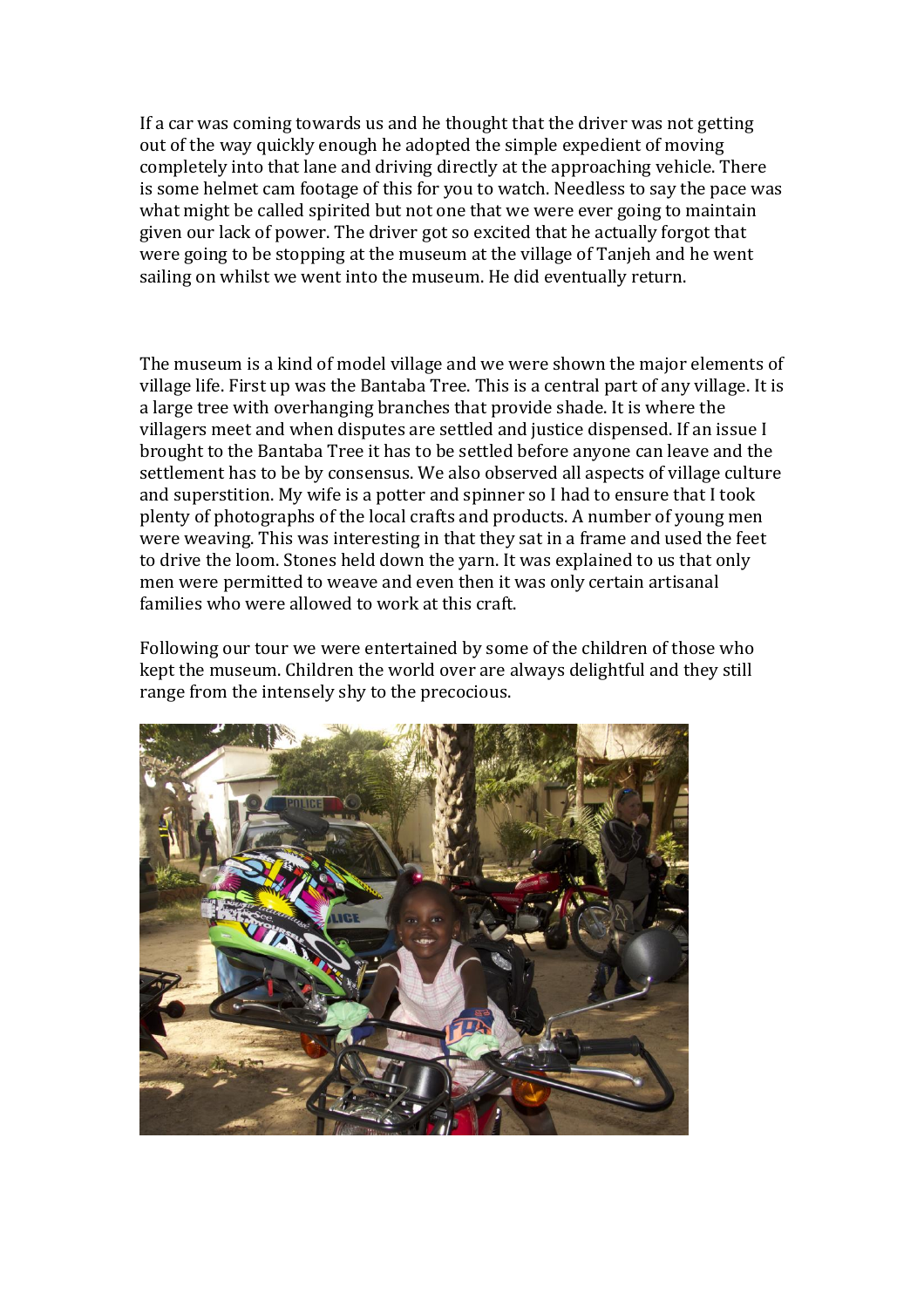It was then time to get back to the hotel in Banjul. Following negotiations with the police driver the pace on the return journey was a bit more sedate. It may just have been my senses betraying me but I did feel that the closer we got to the built up areas and more potential casualties that the pace did increase. I could have been mistaken on this but we got back to the hotel without any incidents. Quite what the package holidaymakers who had been lounging by the pool all day made of us was hard to judge but we lightened up the bar for a little while with a well-earned beer.

Dinner was preceded by some cabaret. First up was a guy who was nicknamed "Mr. Piano man". I couldn't reveal who came up with this but her name starts with J! To say that this was entertaining might be pushing the bounds of taste but he was clearly making a good living playing well known songs all delivered in a Stevie Wonder style. In the spirit of adventure I had barracuda for dinner. Very tasty and a bit like scallops in texture and consistency. The after dinner entertainment was much better comprising traditional drummers and dancers. We went to bed all looking forward to the next leg of the journey and to get going into the real heart of the Gambia.

## **Day Three Banjul to Pakalinding**

Up early as usual and ready to get going on our trip to the north and east of the country. The cases were safely loaded into the truck that would be our bag carrier. We returned to Riders HQ for final checks and goodbyes and to meet with out illustrious police escort again. Our trip out of Banjul was a little more sedate but I couldn't help thinking that another chase was just bubbling below the surface.

We left our escort and had our first experience of proper off road riding today. We were going to meet Jocob one of the community health nurses and she was going to take us to a clinic that she attends regularly. The off road riding started off as a dirt road and then became deep sand and we also had our first taste of fes fes. This is a kind of exploding sand as when you hit it a cloud of fine sand is kicked up. I enjoyed the riding immensely as it ranged from paddling to get going but then I was able to hook fourth gear, sit back and hang on for the ride. Got some good helmet cam footage of Gary riding with a trainee health nurse as pillion. He used the crash bars as footpegs but as we both discovered later if you were not careful the exhaust could burn through your boot as the natural position for your foot out the boot in contact with the exhaust.

En route to the clinic we had an impromptu stop at a school that was along the trail. This resulted in the usual mayhem that happens when a group of unknown westerners turn up. After a bit of initial reticence the kids were soon engaging in high fives and smiling for the camera. When we got to the clinic the place was buzzing. The clinic is attached to a school so we were soon once again swamped by kids who wanted to say hello and generally lark about. We exchanged customs in that I taught them how to high five and they in turn taught me how to "tough shake." This comprised of making a fist and then exchanging a not too violent meeting of fists with your opposite number. Great fun was had by all. It was interesting talking to some of the older boys one of whom had killed a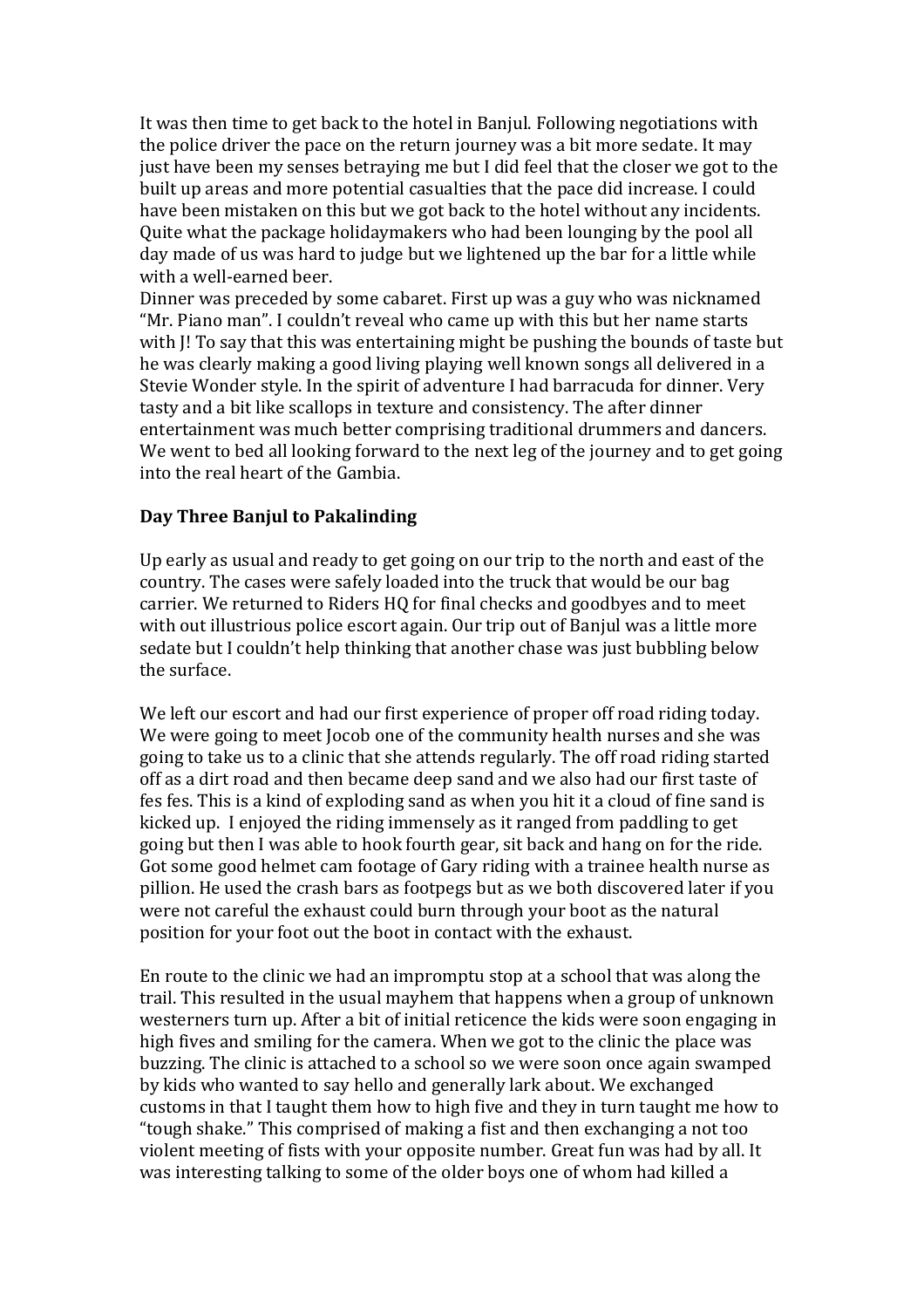scorpion. He told me why this was a good thing to do. As ever they were fascinated to see photos of themselves on digital cameras and they wanted to know how my CCTV camera. This was my helmet cam. Interestingly, the police at more than one checkpoint also referred to it as a cctv camera. I don't know how much surveillance takes place but the phrase was an interesting one from my point of view.

Having enjoyed ourselves on the dirt roads we then had the pain of tarmac for 140km. You know what they say about pleasure and pain! Upon arrival at our accommodation for the night at Pakalinding we were introduced to another experience. I am quite happy to rough it and have done so on many occasions in my life. This was easy roughing it in that we were staying at what was once a good road lodge but had fallen into disrepair following the death of the guy who had managed it. The accommodation itself comprised traditional round houses with an en suite toilet and bathroom. We ranked ourselves based on the state of facilities in our individual huts. Mine had a toilet, shower and wash hand basin. The plug did not work mainly because it was not connected to the mains and a short length of flex was testament to his fact. The bed was clean and there was a mosquito net which was handy. The food in the evening was very good. It was chicken and rice with assorted vegetables including guava, potatoes and tomatoes. As ever, dinner was washed down with a few well-earned beers to clear the dust from our throats.

We had a reasonably restful sleep although the local wildlife let us k now it was there at various stages and we were woken at 5.20 a.m. for morning prayers by the local muezzin at the mosque. This would not be the first time that we were so wakened.

# **Day 4 Pakalinding to Santi Karantaba**

The day got off to an interesting start. I have eaten some interesting breakfasts in my time especially when I used to go camping as a teenager. I recall breakfast of cream of chicken soup and cremated sausages even now. Today's breakfast was up there with that. We had lukewarm chips with cold fried eggs and baked beans. Unfortunately the cooking facilities were not geared for larger groups. There was plenty of fresh bread, jam and bananas so at least we had our fair share of cabs and protein as we later joked.

Our first port of call was Farafeni which we reached via the ferry. This was the usual heartening experience where health and safety dare not mention it's name. The ferry had ramps welded on fore and aft and where they hit the riverbank that was where disembarkation would be. The fact that you had to ride through water and up the bank simply added to the experience. We joked about the normal briefing that we usually experience on ferries. On this occasion they simply pulled the chain across and off we went.

Farafeni was the usual riot of colour smells and general mayhem that seems to prevail in all African market towns. We stopped off at a hospital to see then work they undertook. Again it is interesting to see the standards that apply and the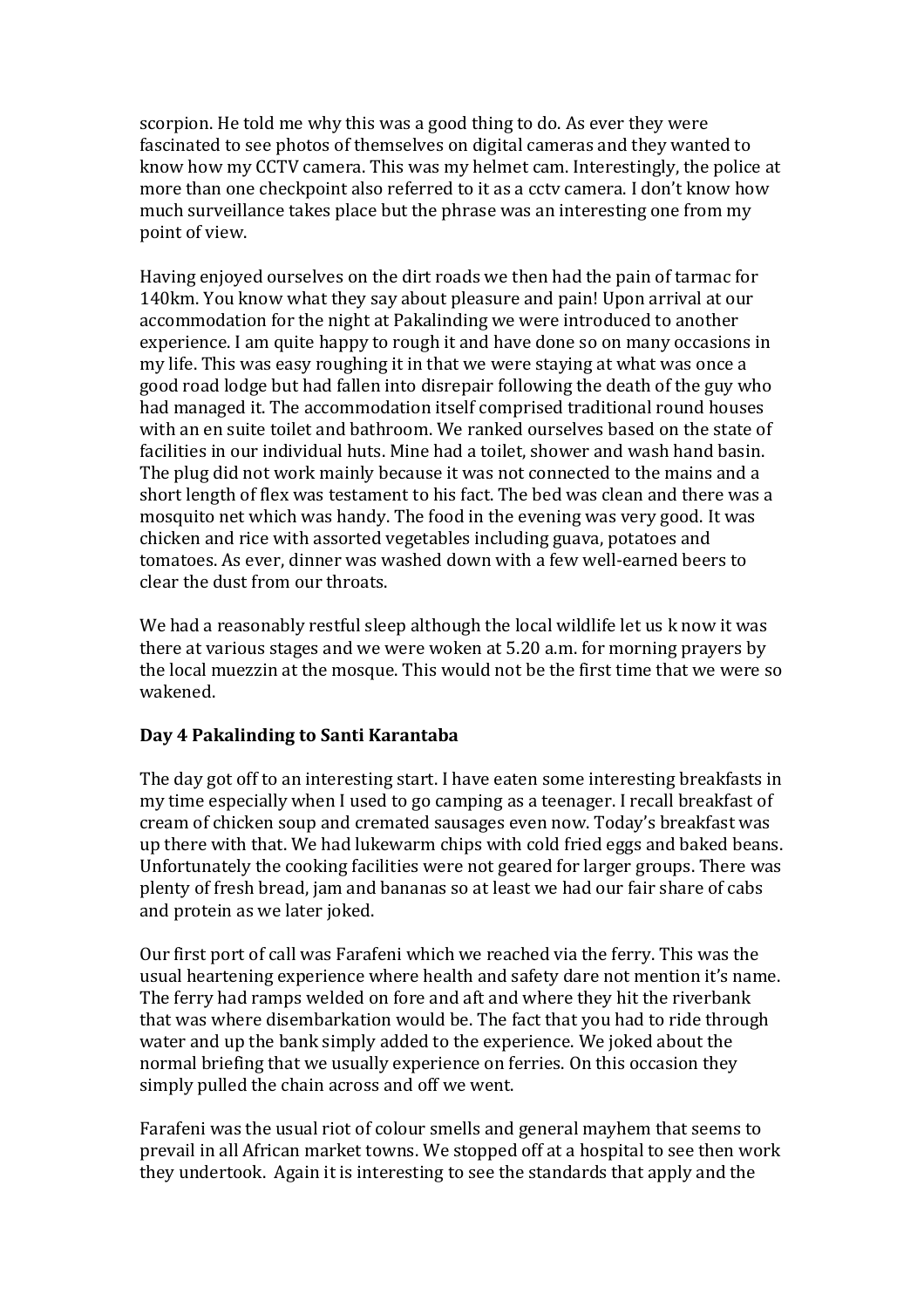very good work that is undertaken in what we in the west would regard as unsuitable facilities. We were shown the hospital pharmacy as well as some of the wards. Drew commented that the drug regime was on a par with what he dealt with on a daily basis.

Next to the hospital was a fire station. We had to refuel but as soon as we had Stav was off down to the fire station to exchange greetings with his fellow firefighters. He is a firefighter in London. Photos taken with a promise to email them once we had returned home.

We then got going on the road heading for Santi Karantaba. As the kilometers ticked off I began to wonder if the Romans had ever visited The Gambia as the roads were arrow straight. Even where there was a bend it was just a gentle curve and you could see all the way through it. Today was probably the hottest it had been and this was to have consequences for us. I was just behind Dave when the tell tale puff of smoke exited the exhaust to indicate that all was not well with the piston in his engine. Luckily we had a spare bike so a swap was made and off we went again. That didn't last for very long as Charles suffered the same fate as Dave. Unlike Dave Charles was to earn himself a nickname for his mechanical antics. Thereafter he was known as "full throttle" due to his response when he was asked how much throttle he had been applying just before his engine gave up the ghost.

At this point there was much discussion as to what the potential causes might have been. This ranged from bad petrol (we had not long filled up) to a lack of lubrication. There was, however, no doubt that there were definite signs of the piston crown on the spark plug. Our suspicions were later confirmed when the engines were stripped. The general consensus was that the seizures were probably as a result of the heat and the speed we had been travelling at. The remedy was to adjust the oil pump to put more oil with the petrol and put a cup full of oil in the petrol tank as well. We also reduced speed. We now had 2 bikes on the support truck and Dave had to ride in the back with them until we met up with the truck later in the day when he could borrow another bike.

The second bike had stopped at a settlement by the side of the road. Naturally we engaged with the locals who were interested in what we were doing. We in turn took an interest in their settlement. We spoke to them under the shade of the bantaba tree. I spoke, through Dave, to one of the elders and he agreed that I could take some video in his compound but not within the actual buildings. I understood that eh did not want me to be poking around in their private areas. Dave explained that it was customary to offer something by way of a thank you. I didn't have anything left at this stage other than money so I gave him 100 delassi. This is about £1.50 but the reaction from the gentleman was truly humbling and reinforced to me again just how lucky I am.

Later in the day we stopped at a café near a military checkpoint. We engaged in conversation with one of the soldiers who was in there taking refreshment. This was to have an interesting postscript but more of that later.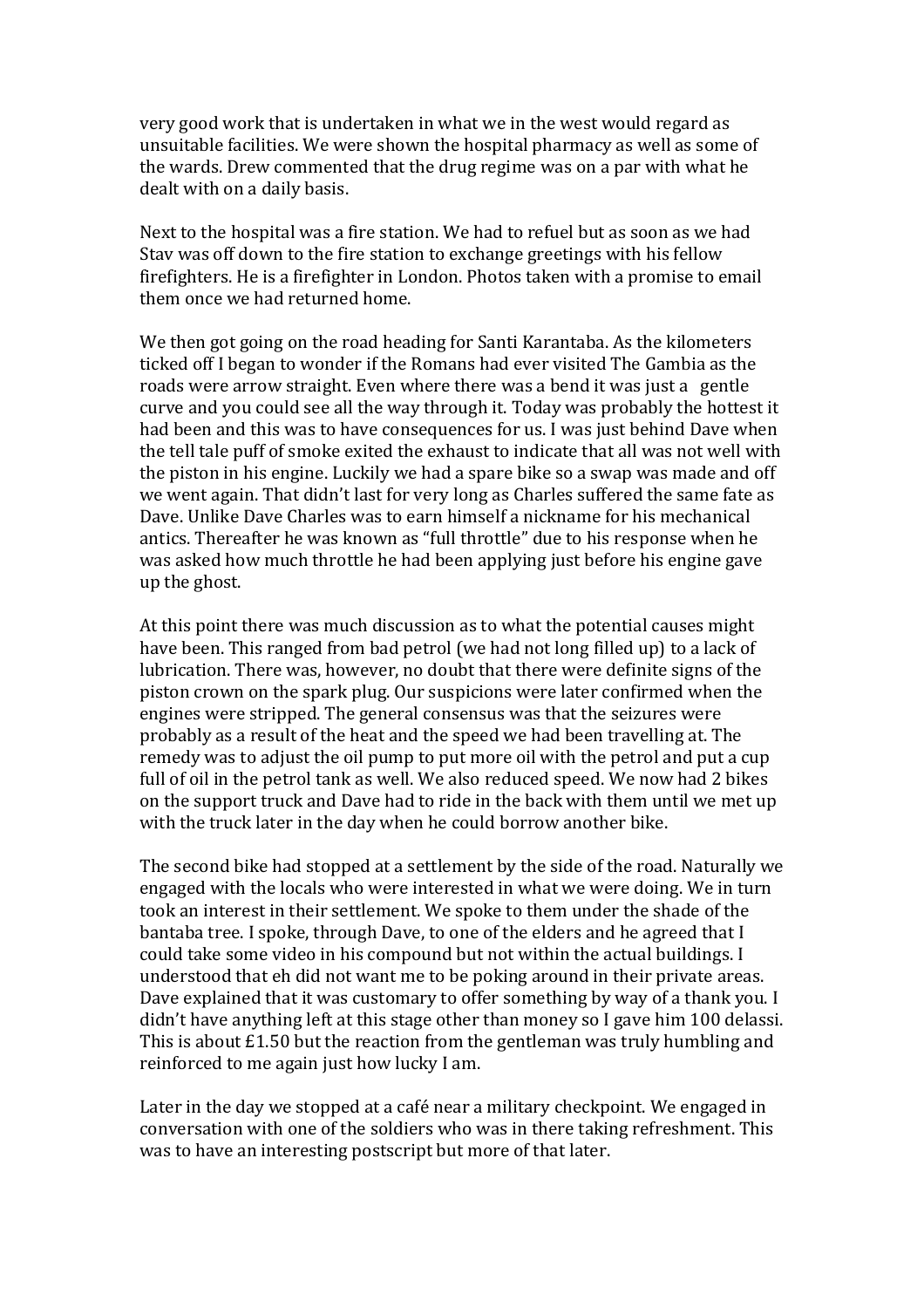Lunch was taken at Wassu Stone Circles. This was a wonderful experience. The guide explained that he stones is the burial place of kings. It has been partially excavated but the bones have been left in situ once samples had been taken. Although the stones are not as tall as at Stonehenge this site is the equivalent of that place but it was interesting that there was impenetrable grass growing through some of the groups of stones.

On any trip you have to react to what occurs during the day. The delay caused by the engine blowups had cost us time resulting in the need to review whether or not we would have time to ride the 85km of dirt ride that we had been looking forward to. For those of you who have not been to Africa and in particular near to the equator you have to realise that the day is roughly divided in two hence the mention of the equator which derives form "equal." There is no dusk in Africa. It is either light or dark. Whilst we were considering this we received word that the ferry we were to get at the end of the dirt road to our accommodation for the night had broken down. The decision was made for us and we crossed the river at Basse which then left is with a short road section to our destination. As we approached the settlement we were overtaken by a pick up with a Riders logo on it. In the flat bed were 4 musicians playing us into the accommodation for the night. An unexpected surprise and he music and dancing continued for quite a while when we parked up for the night. The guys had drums, whistles and a single string instrument that looked like a single string fiddle. Some of the local women gave us a demonstration of their traditional dancing and the young leader of the band showed us some incredible moves.

I am quite good at dad dancing and have embarrassed my family on many occasions. However, when I see dancing in Africa I am always awe struck by the lithe moves and the ability of the dancers to move their limbs in ways that we can only stand back and admire. It is always a pleasure to see people enjoying themselves through music and dance. I spoke to the leader of the group after they had finished about music and how happy he was to live where he did.

Whilst all this excitement was going on Sal and the local mechanics from Riders had set to in stripping the two afflicted bikes. New pistons had been picked up from the local Riders depot and within 2 hours one of the bikes was up and running. The piston for the second bike was not the right size so a new piston would have to be acquired in the morning and the engine finished. It was testament to the dedication of these boys that the job was undertaken mostly in the dark with the assistance of only head torches for light.

We then had an excellent evening meal washed down with the ubiquitous local beer. Charles was presented with the holed piston from his bike too much laughter. The band played a bit more. Retired to bed and had a very good sleep which was again brought to an end by call to prayer at 5.20 a.m.

#### **Day 5 Santi Karantaba to Pakalinding**

Awoken at 5.20 a.m. by the call to prayer. Tossed and turned for a while and then decided to get up. Quite a restful start to the day with a number of us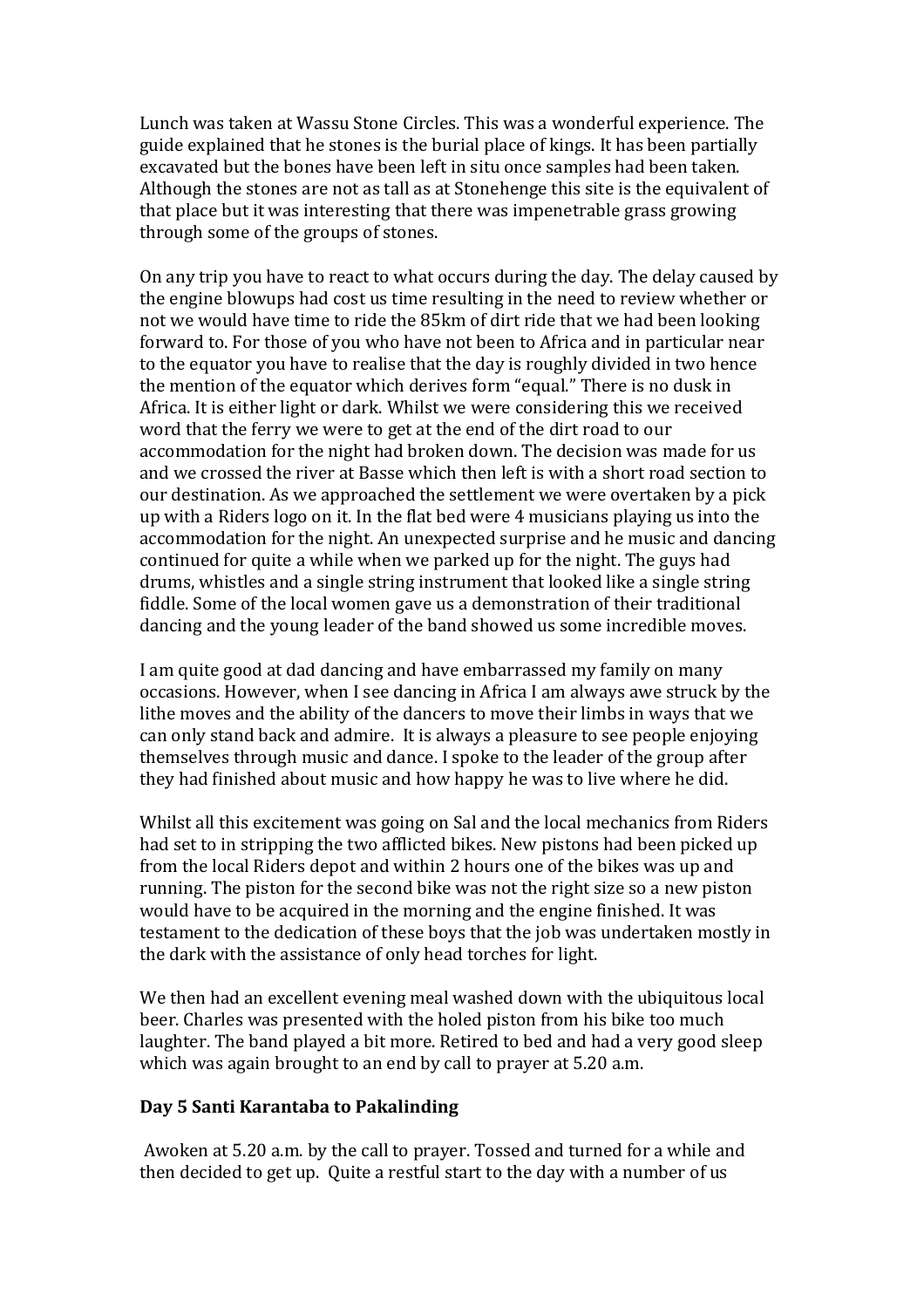writing up our diaries. Breakfast comprised freshly baked bread from the local market together with jam and tea/coffee. Very nice and just what we needed to get us going.

The day improved significantly when it was announced just after breakfast that the ferry had ben repaired and we would be able to ride the dirt road after all. I was not the only one to experience feelings of bliss, ecstasy etc at he prospect of 85km of dirt road. We set off with a smile on our faces and headed off to pick up the ferry. Once across the river we started on the dirt road slowly with everyone taking it easy. This road is one of the last that ahs not been tarmacked and whilst there are proposals to tarmac it which is disappointing from a riding point of view it would be churlish to say that it should remain as is for the entertainment of thrill seeking westerners. What we were faced with was mike after mile of glorious dirt road that went from a basic dirt road to deep sand, ruts, large holes into which you could disappear and then re-emerge and fes fes.

It soon became clear that some of us were getting a little trigger happy and gradually the pace at the front increased. This was mainly as a result of Nacho and Helios deciding that they would pin it and see what happened. In these situations when you are riding in the dirt there are only two things you can do. The first is to ride alongside the leading riders so that you can see where you are going and thus avoid crashing. The second is to ride at a safe distance behind them so that you can see and thus avoid a crash. As this was not a race the vast majority adopted the second method but even then when a rider in front hit the fes fes it could be difficult to see by the time you reached that spot as the air would still be pregnant with dust.

On a road like this you can either take your own path or follow someone else's on the basis that you can see if they had to evade something. At one point I followed the path of the rider in front. I suddenly saw a hole that I would normally have simply jumped just by accelerating. However, I was aware that Charles was close behind me and he would not have seen the hole in time. Brakes were jammed on. In and out of the hole I went with limbs ad bike throwing various shapes. I thought I was taking route one over the handlebars at one point but held on. When I came to a stop the handlebars had moved in the clamps and were now right up against the headlight cowling. I must have held on for dear life! A couple of minutes adjustment and we were fit to go again. In the meantime Charles had seen what was about to occur and was able to take evasive action.

Whilst we were enjoying ourselves we did stop regularly to ensure that we stayed in touch with everyone else. However, some of us did have a bit of a detour. Whilst very welcome and enjoyable it resulted in a lost 40 minutes which would have consequences for us later in the day. We confirmed that we were going the wrong way when we spoke to a young couple on a motorcycle coming in the other direction. We followed them back to where our turn off should be and were reunited with our fellow riders. As we followed them I reflected on the fact that we were suitably booted and suited whilst their only concession was to wear a crash helmet. They stopped briefly when we got to our turn. It was only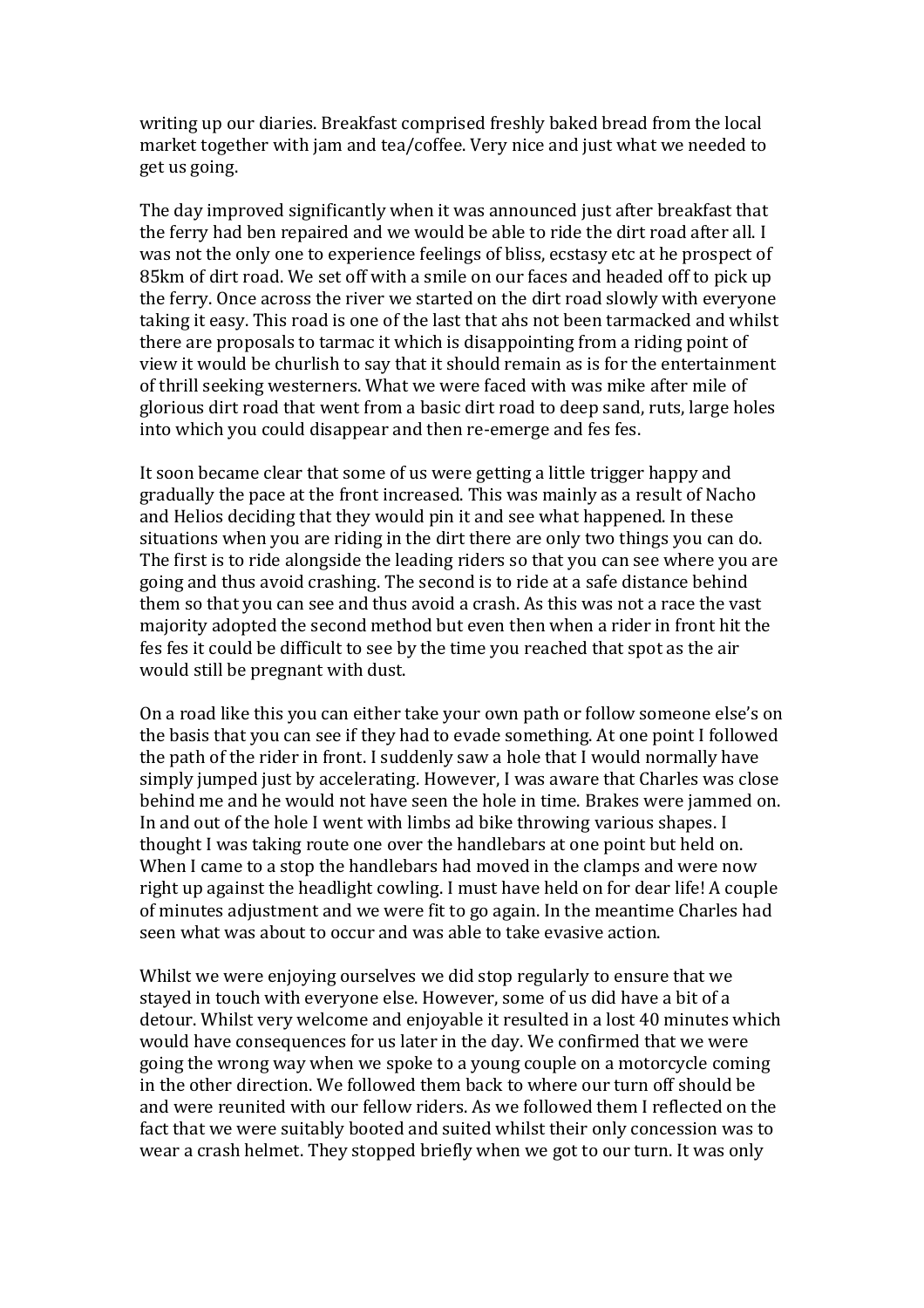when they were pulling off that we realised that nuzzled between them was a small baby.

Our lunch stop was a project run by some Peace Corps volunteers Derek and his wife Jamie. Derek gave us a potted history of the Peace Corp and how it attracted hippies. He described himself as a Cuban hippy. He worked as a ranger in America and had started a project in The Gambia working with bees. This had two different objectives. The first was to provide a source of income for the community by selling the honey and other related products. The second was to establish some new forest to combat general deforestation.

Jamie is a qualified nurse and she ahs been working n a number of health projects with the local health care workers who are of course supported by Riders.

We were given a talk on the honey project and told of the plans for a visitor centre in the middle of the forest that is being planted. After lunch we were able to ride through the forest. Lunch was a wonderful dish of rice, peppers, onions, sweet potato and river fish. They were whole and so it was necessary to ensure that the bits you did not want to eat were removed. We used spoons although fingers would have been acceptable. Whilst we were waiting on lunch we were encouraged to relax. Both Nacho and I took this to its logical conclusion by examining the inside of our eyelids. However, in my case I was also clutching the spoon that we were to eat with. Somewhere out there is a picture of this event. Needless to say I had to endure some witty remarks.

The commercial aspect of the bee farming is working well. Derek and his merry band had a supply of hand cream, lip balm and sap all made using the beeswax and honey as their basic elements. We bought all of the stock they had on display.

As we left the forest and making our way on to our next destination I was struck by one thing that Derek told us of the history of the Peace Corps. It is part of the American Army and was set up in the sixties as an antidote to the aggression of the mainstream army. However, the commitment is not what you might think as its funding is the same as for the us military band. I was left wondering how much more good work could be done if a change in emphasis were to occur.

This was a frustrating day from a technology point of view. My helmet cam was playing up and kept thinking that it did not have enough battery. Even worse, as I discovered when we were at the site if the visitor centre, was that my still camera had decided that it had had enough rough treatment and was not going to work any more. Ultimately it was confirmed that it was beyond repair.

We re-crossed the river going towards our second stop in Pakalinding getting off the ferry around 5 p.m. What should have been a quick refuelling stop turned into the usual riotous interaction with the local children who simply appeared from nowhere. We eventually got w=away knowing that we still had a race to cover 120 km to our destination for the day. It was inevitable that we would lose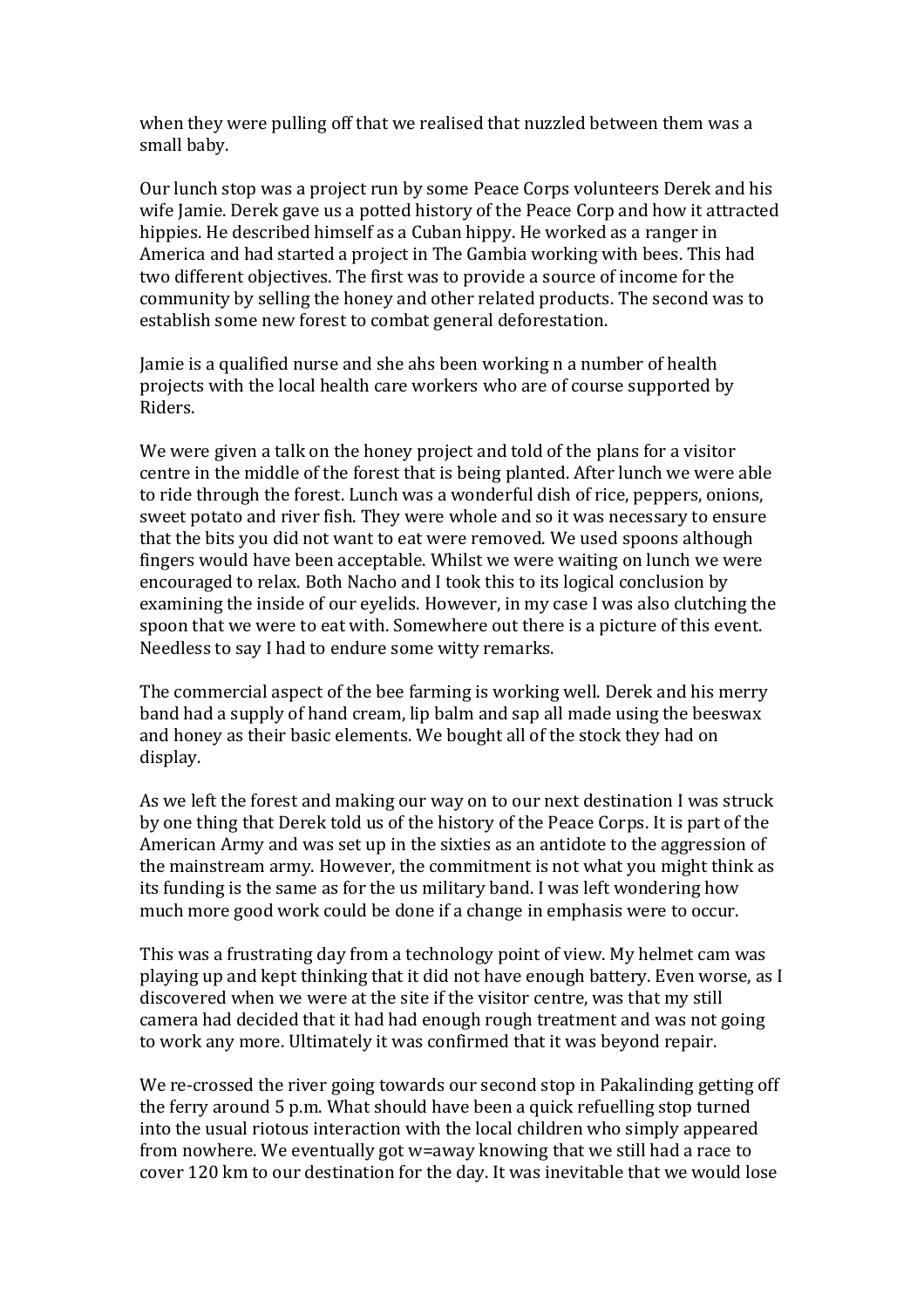this race as dark is at 7.p.m. and the bikes were simply not quick enough to cover the distance in the available time. On any trip there is always a day when you have to dig deep. This was that time on this trip. We set off going as quickly as we could. Eventually we had to stop, as our dark goggles simply did not provide sufficient light. Most of sue were able to put on glasses or simply ride without goggles. As darkness fell we became a very tight convoy behind the support truck. 6-volt electrics do not provide daylight type lighting. As we rode along I never thought that I would be grateful for the fact that the road was straight as it made the riding so much easier.

We finally arrived at Pakalinding at 7.45 p.m. having set off at 8.30 that morning. A long day but a satisfying one. There was much hooting of horns as we went into the lodge with much back slapping and well dones by everyone. A real team spirit!

Most of us decided to avail ourselves of the food that had been prepared for us. Nacho and Helios had other ideas. As ardent Barcelona supporters they were whisked off to the local town to watch the game which was being streamed into the local cinema. Helios caused a bit of a commotion as he decided to take a photograph on his phone but didn't turn the flash off. His fellow watchers were apparently not overly impressed.

Meanwhile back at the lodges we were being entertained by some local musicians and dancers. We had all experienced African singing and dancing before and we were soon looking at each other quizzically as the sound was incredibly muted and we wondered if this was some local tradition. As it turned out there had been a death in the village and the entertainers did not want to make noise so as to disturb those who were grieving. The entertainers did not wish to cancel as they needed the money. Their endeavours were brought to an early end out of respect but we were all pretty tired in any event. Another reminder for us of the fragility of the local economic conditions for some who despite the local traditions still needed to earn money to eat.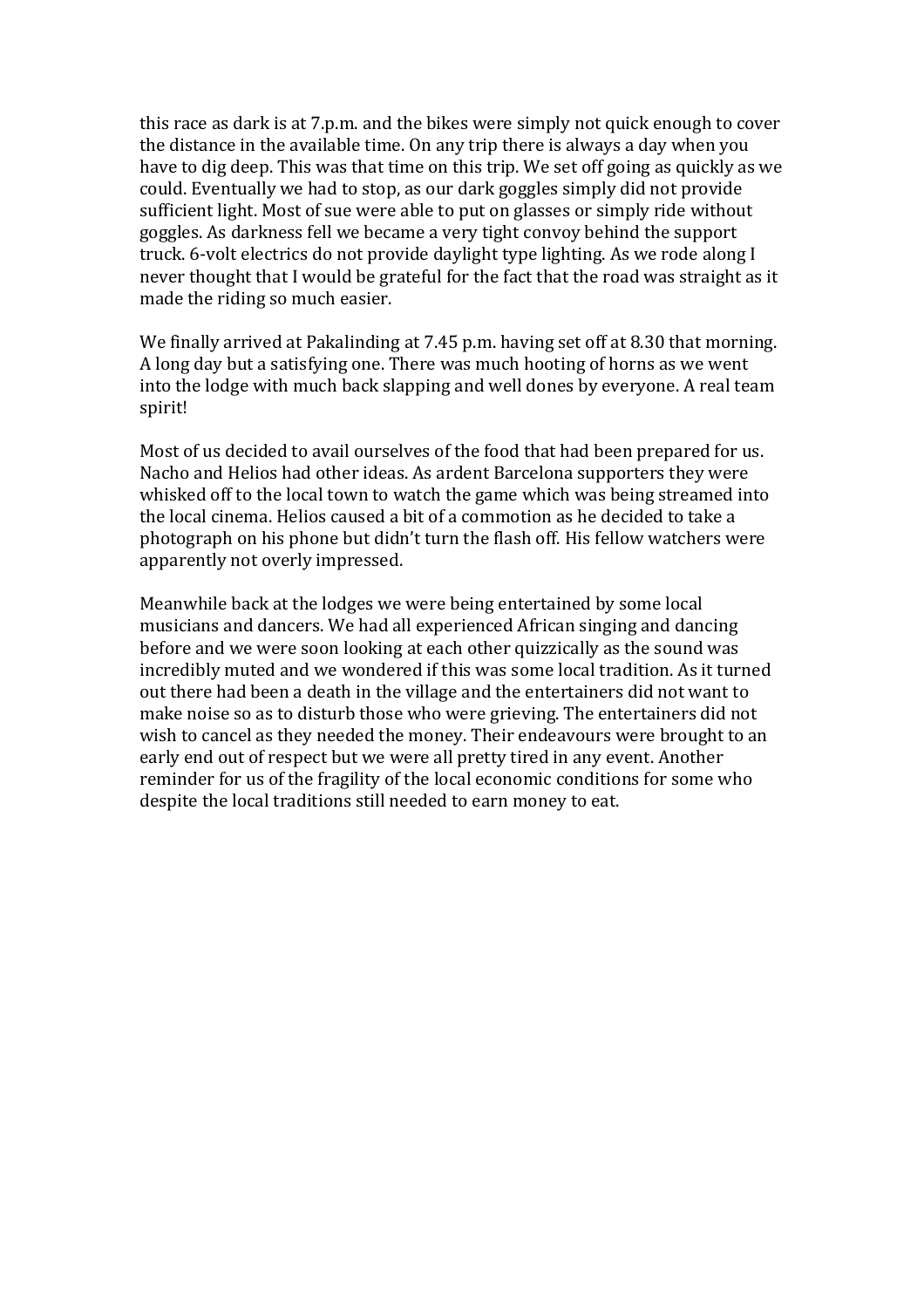## **Day 6 Pakalinding to Boboi Beach**

I awoke the next morning with great anticipation of the culinary delights that would be placed in front of us for breakfast. This morning we were given boiled potatoes, 2 hard boiled eggs and spiced onions. Helios and I exchanged bemused opinions as to just how hot they actually were. Needless to say we did not feast on too much of them. The supplementary bread was very welcome.

Our first stop today was to be a solar project that had been a Riders project. Ali had been project director and he gave us a history of how it had come about and what it had achieved. The building was amazing comprising a water tower that had two guest rooms incorporated into it so that the community could get some supplementary income from travellers. Ali explained that the water was taken from a very deep source in the ground and they had drilled under the water table so that the water was less likely to be contaminated. The solar panels on the roof drove the pumps to extract the water. Ali explained that the cost was circa \$100 000 dollars. Other agencies could not understand how it could have been done so cheaply. Ali explained that whilst they wanted to give the villages water they also had to have ownership of the project. Whilst Riders paid for tradesmen like bricklayers and plumbers where they were required the villagers had to dig the trenches and lay the pipes both from the water tower but also into the houses. Each house was given two taps. One in the kitchen and the other in the bathroom. The difference this has made to daily life is for many of the villagers is incomparable as the women no longer need to spend a good part of their day going to the well for water. There are obvious health benefits to a clean supply of water as well.

As we were close to the presidential palace we decided to take a detour as there was good dirt road that circled it. To get on this road we had to negotiate a military checkpoint. Having been through a couple of military checkpoints we knew that care was the order of the day. Nevertheless this one was of a different magnitude. On a platform about 10 feet in the air was a very late machine gun. The soldier behind it began shouting at us. Initial trepidation turned to relief when he walked out from behind it and we then discovered that eh was the soldier we had been speaking to earlier in the week. He was excited to see us again. We were just relieved to be on our way.

We duly had fun riding the dirt road and the stopped at the front of the palace gates. It was amazing to see the goods on offer in this location. I went to photograph a couple of bedsteads that had been carved out of wood. The guy who made them engaged me in conversation and was offering to organize to freight one home for me. I eventually politely declined but I could admire the workmanship that had gone into these pieces of furniture.

Lunch was at Boboi Beach. The original intention was then to get on the beach and ride back towards Banjul for as far as we could get. However, the tide and time were against us. We concluded our day riding the quick route on tarmac back to the hotel arriving about 5.30. Everyone was straight into the bar. By this stage of the adventure our riding kit was starting to show signs of where we had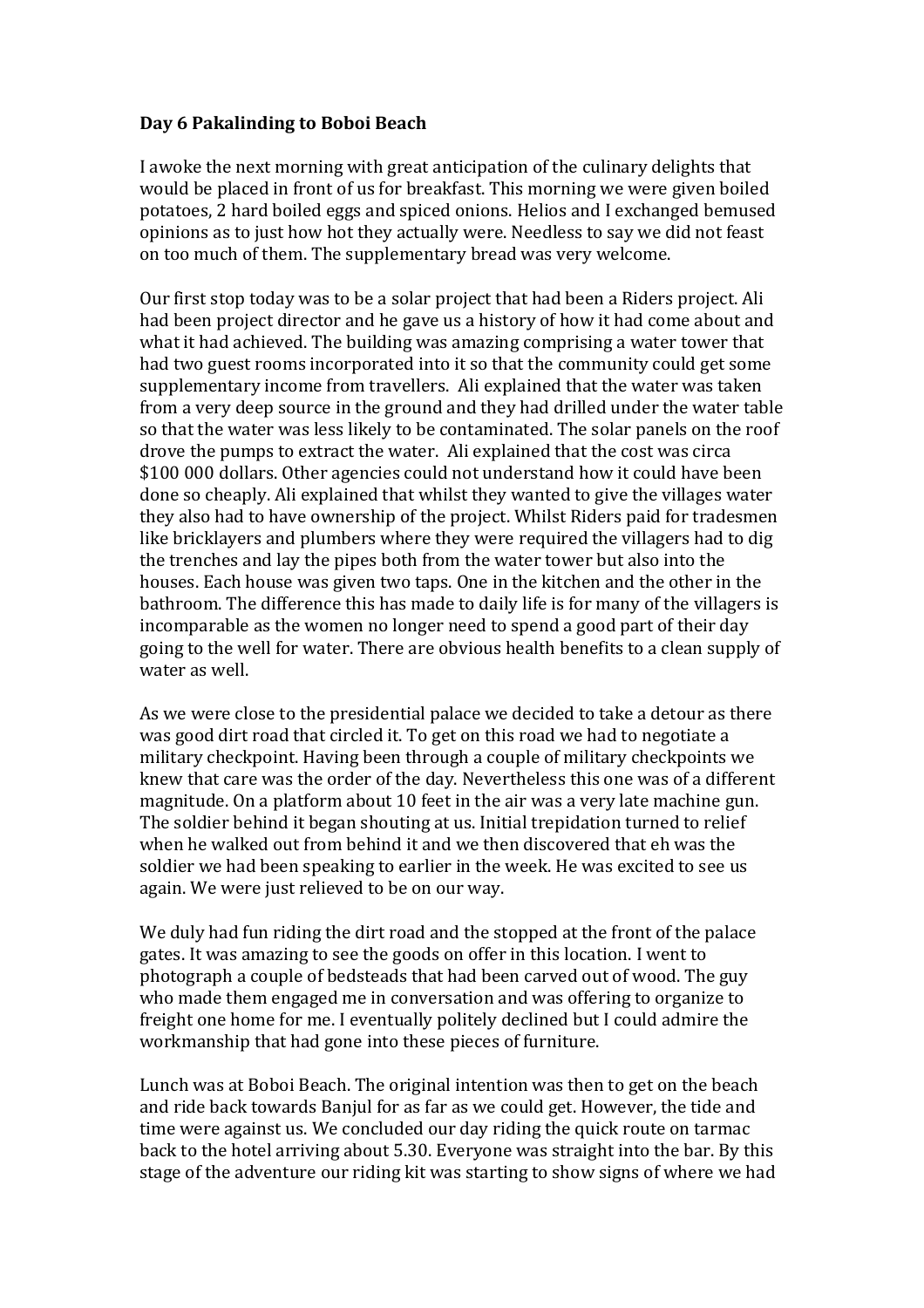been and having ridden through the ubiquitous fes fes we were not exactly attired like the tourists who were enjoying some winter sun. After a couple of well earned and ice cool beers I then endured the luxury of a bath to get rid of the inevitable dirt acquired en route.

The after dinner entertainment was really good. A troupe of African dancers and entertainers led by an albino mesmerised us with their energy and enthusiasm. At the end of their display they came among he audience looking for volunteers to drag up for the usual audience participation. For some reason unknown to me I was volunteered. How could I refuse to dance with a young scantily clad lady I asked myself as I engaged in my usual dad dancing exhibition.

## **Day 7 To Kartong and back**

Kartong is the most southerly settlement in The Gambia. En route we stopped off at a clinic from where some of the Rider's supported community health workers operate. It was humbling to see the lack of facilities but the good work that was being done by the equivalent of our GPs. The surgery comprised a single table in a room with drugs on the table that could be instantly dispensed. The main are where work is undertaken is testing for various diseases. Malaria is a big issue. We were shown how a malaria test is undertaken. The results are available in twenty minutes and appropriate action can then be taken.

We then went out with a community health nurse. One of the visits was his monthly visit to a village reached down a twenty minute ride on a dirt road. Easy for us in the dry season but it was not hard to imag9ine that it would be a struggle when the rains were at their peak. The purpose of the visit was to check on the progress of a baby who was suffering from malnutrition. Upon our arrival there was the usual interaction with the children. Managed to video Stav and Drew trying to show the young kinds how to play Frisbee which was left with them. The mum and baby duly arrived and the scales were unloaded so that the baby could be weighed. For some reason we all tuned into a vibe that all was not as it seemed. I could not bring myself to video this encounter as I had the sense that here was a story that was not straightforward. The first clue was the reaction of the child when it was out on the scales. It simply sat there stock still. That is not what babies do. It transpired that the baby had put on weight and now weighed six and a half kilos. Based on this the health worker was able to work out how much supplements the baby would get in the next month. These are energy bar type biscuits.

When the work was done we asked how old the baby was. It turned out this was not a baby but an 18 month old child. We were shown the weight chart. At birth it weighed just over 3 kilos. By the age of 6 months it's weight had dropped to 2 kilos but was then on an upward trajectory since then. The child's brother had suffered from malnutrition as well but was now at school. The health worker was determined to ensure that this child would also survive.

The mum was standing with the child and I asked if I could take a photo on my phone. That photo will haunt e for the rest of my life. I showed her the photo and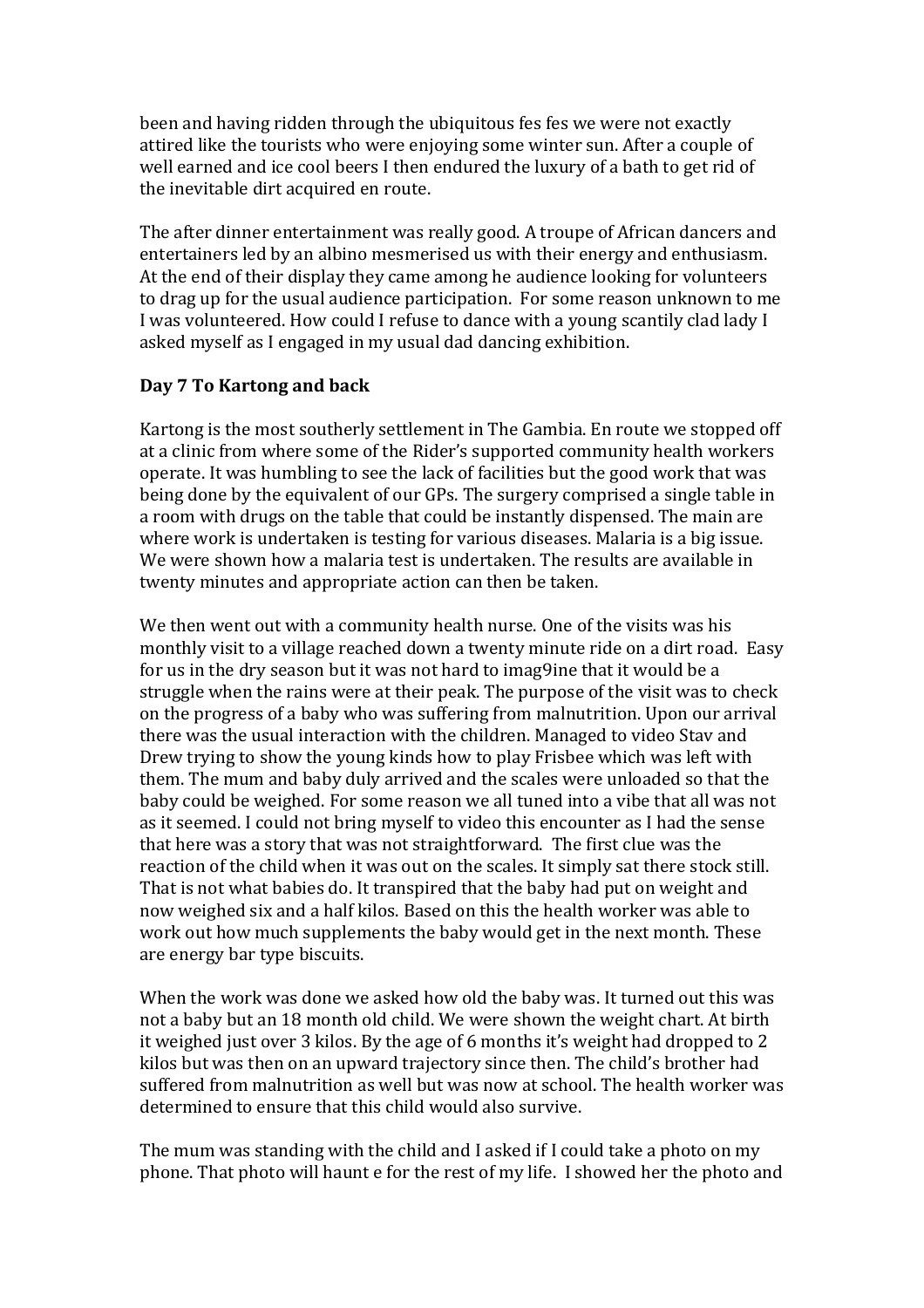she then smiled for a second photo. The contrast was significant but the original was the more natural one. It turned out that she had a learning disability and also suffered from epilepsy. A number of us wondered how many challenges a person needed in their lives but once again the ability of a regular check by a medic on a bike was making a significant difference but it also reinforces just how trivial some of supposed problems actually are.

There was a postscript to this as I was speaking to my daughter later that day and she had just taken my grandson to be weighed. At just 7 weeks he weighed half a kilo less than the 18 month old child.

The next stop for lunch was a reptile farm. We were introduced to The Snake Lady who was a young, confident and relaxed individual. I don't mind admitting that I have a phobia about snakes and whilst nearly everyone else was happy to handle the snakes there was no way I was going to do that. I had tried in the past and I didn't really fancy having a large snake around my neck in circumstances where I could act irrationally. We saw various snakes including he spitting cobra. Our host explained that if you were unlucky enough to get venom in the eye it could be washed out with water. However, if water was not available she explained that urine was just as effective and concluded this was the only occasion when it was socially acceptable to pee in your neighbour's eye!

Finally we got to ride the beach back towards Banjul. Plenty of photos and videos before we got going. The riding was fine until we reached the site of a new mosque being built by the beach. The tide had not gone out far enough which gave us some hard riding through deep sand and rocks to get around to the next part. We got as far as Tanje. It was impressive to see the piroques lined up on the beach and in the sea. The colorful decoration was wonderful. We had to leave the beach here a bit earlier than we had hoped but a great time had been had by all.

Our final port of call was back to the riders HQ to hand back the bikes. We met up with Jocob again who had been asked to lead us home. What she didn't know was that she was going to be given one of our "new" bikes as hers was now 5 years old and had covered a lot of miles.

It was then back to the hotel having left behind a pair of off road boots and body armour I did not want to take back with me and which would be put to good use. That night we had been invited to a barbecue at the house of Auntie T's son. A lovely evening as a lot of the mechanics and other staff at Riders HQ also came along. Jennie was taken off and dressed in a traditional Gambian costume. Everyone mixed with everyone else and all with plenty of dancing and larking was having a great time about.

Just when we thought it was all over there was a lull in the proceedings where DJ Gary was in the house. He called us all up individually and presented us with the number plate of the bike we had ridden. There was a further surprise as the Riders staff had also made us a very special batik banner as a memento of our trip.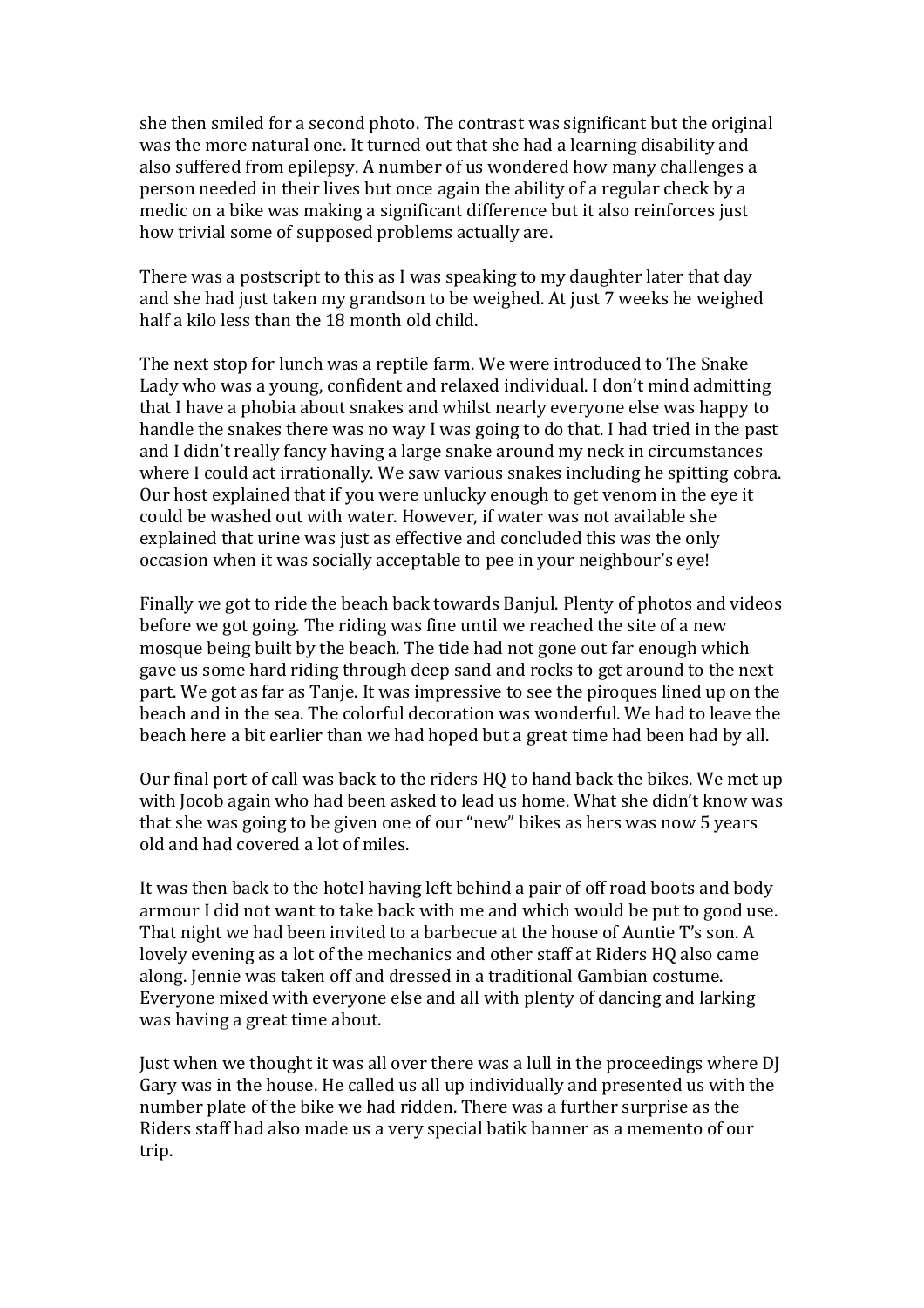Our final morning was taken up with a shopping trip to Banjul craft market. Managed to get all my Christmas shopping done in just over an hour. Result!

It was then time to get back to the airport for the flight home. As we were going from the bus to our plane Drew thought that eh saw his case being loaded on to a plane that was destined for Stockholm. The ground staff assured him that he need have no worries. Needless to say when we got back to Gatwick and there was no sign of Drew's case we started to enquire if he knew how much a flight to Stockholm would cost. He did look somewhat worried as the number of bags diminished on the carousel. Just when he was about to give up hope his case appeared. It was the last one onto the carousel. With farewells exchanged it was off to the hotel for me for a good nights sleep before flying home to Shetland the next day.



# **Reflection**

On the plane home I sat and thought about the experiences I had just enjoyed. This was the second time I had ridden motorcycles in Africa and both had been in support of Riders. I would happily go on another adventure and I hope to do so in the future. So what did I make of my trip to The Gambia?

One of the things that amused me was that I had used my horn more in one week than I had in the whole of my driving life. Liberal use of the horn to warn people and animals of your approach seems to be a compulsory part of driving. I was also struck by the ever-present mobile phone with roadside advertising of the various tariffs available. Even in the poorest areas they were much in evidence and I reflected on how these things have been so assimilated into our society that even where people struggle to eat they are still seen as an essential accessory.

The people were very friendly and welcoming. Being associated with Riders gave us a certain cache and it was wonderful to see the recognition everywhere we went. They truly are seen as part of the essential infrastructure of the country. The children were brilliant with no inhibitions. Just like children everywhere. I